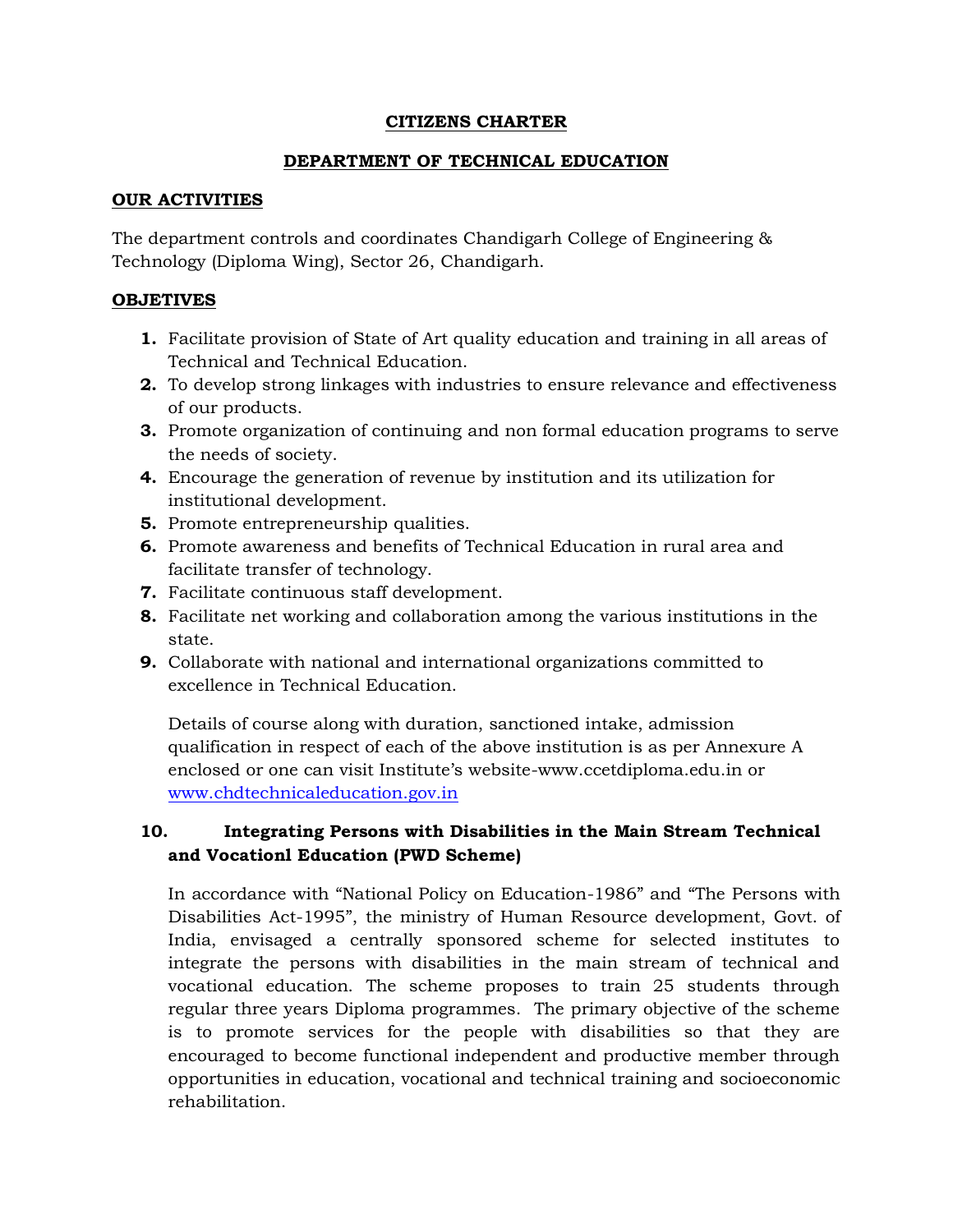For further enquires and admission contact:

1.Mrs. Sanjana Arora, Principal-cum-Chief Co-ordinator Phone :0172-2750942 2.Er. Sh. S.S.Rao, Project Champion, 0172-2794942

#### **11. Community Development through Polytechnics (CDTP)**

The main objectives of the scheme are :

- To impart Skill Development training to the intended target groups.
- To provide Technical and Support Services to rural masses and slum dwellers

Incharge Co-ordinator CDTP : Er R.P.Dhiman, 9478924860

### **12. Tuition Fee Waiver Scheme (TFWS)**

Seats upto maximum 5% (supernumerary in nature) of sanctioned intake shall be available under this scheme for students belonging to economical weaker section as per guidelines of AICTE/PSBTE & I.T/U.T Chd. Admn from time to time.

#### **13**. **Placement**

Most of students of this college are recruited in leading organizations such as Tech Mahindra, Essar Gujarr, L & T, Ashok Leyland, Technology Solutions, SML Isuzu Ltd., Rico, Atlas Copco. Ltd. ITC Foods, HCL Technologies, India Limited and many more. The college has spacious Lecture Halls, well equipped laboratories and workshop for imparting practical as per the curriculum. The college campus encompasses playgrounds for various games, bank with ATM facility, neat and clean canteen, hostels for girls and boys, guest house, staff complex and multi-gym.

#### **ENQUIRIES**

All efforts will be made to settle any complaint relating to this institute expeditiously.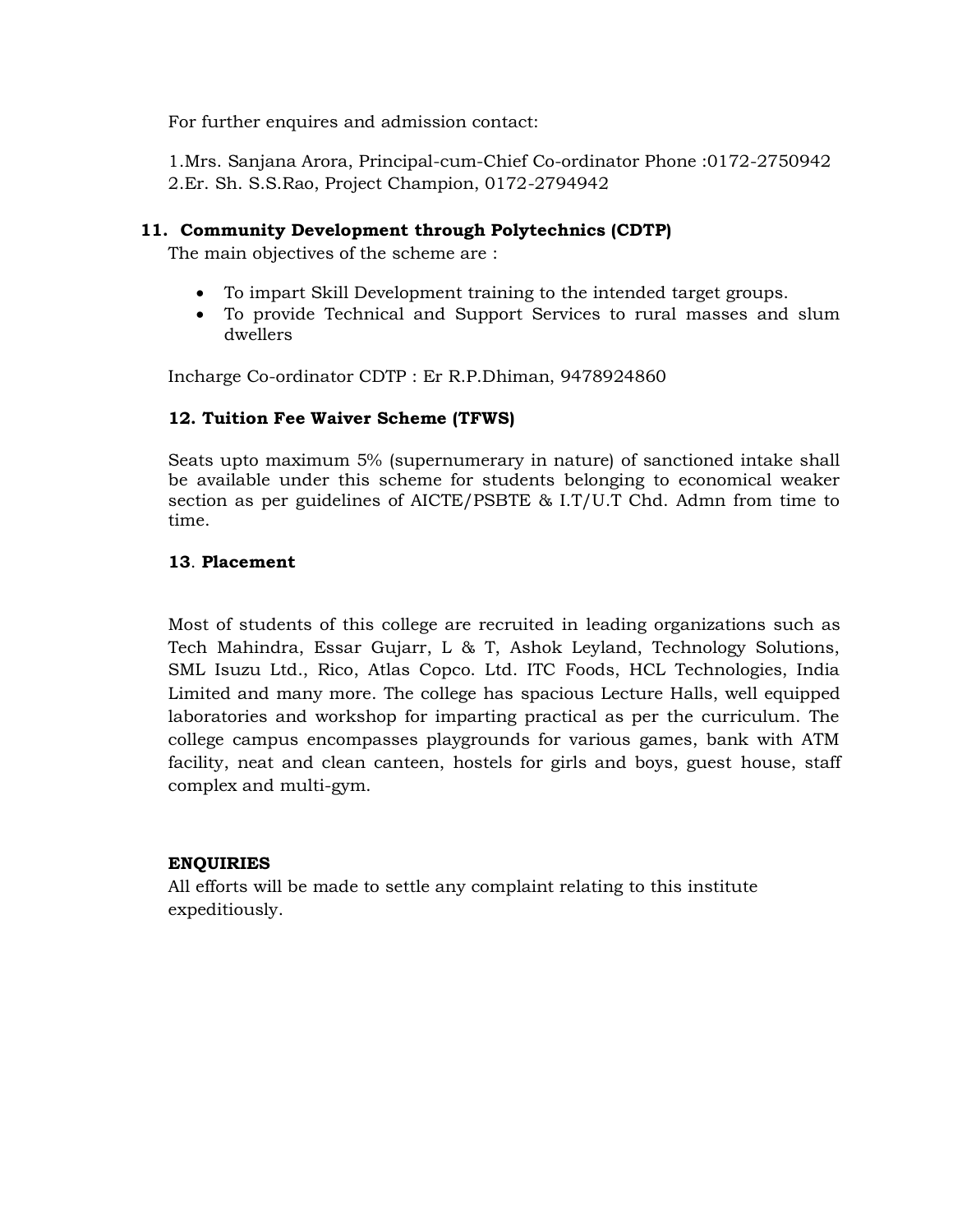#### **ANNEXURE-A**

#### **CITIZENS CHARTER**

## **CHANDIGARH COLLEGE OF ENGINEERING & TECHNOLOGY (DIPLOMA WING, SECTOR 26, CHANDIGARH**

| Sr. No. | WORK/ACTIVITY                                                                             | <b>HOD's/OFFICE</b><br><b>INCHARGES/CONCERNED</b>                                                                                                                                                                        | TIME PERIOD                                                                                                                |
|---------|-------------------------------------------------------------------------------------------|--------------------------------------------------------------------------------------------------------------------------------------------------------------------------------------------------------------------------|----------------------------------------------------------------------------------------------------------------------------|
|         |                                                                                           | <b>OFFICER</b>                                                                                                                                                                                                           |                                                                                                                            |
| 1.      | <b>Information Regarding</b><br>Admission                                                 | O/o Punjab State board of<br>Technical Education (PSVTE) &<br>IT, Sector 36, Chandigarh<br>&.<br>Visit the website<br>www.punjabteced.net or<br>www.punjabteched.com<br>For details also visit<br>www.ccetdiploma.edu.in | As per PSBTE<br>Schedule                                                                                                   |
| 2.      | <b>Result Declaration</b>                                                                 | O/o PSBTE & IT, Sector 36,<br>Chandigarh & to be viewed on<br>www.punjabteched.net or<br>www.punjabteched.com                                                                                                            | As per PSBTE<br>notification                                                                                               |
| 3.      | Issuance of Certificates,<br>Detail Mark Certificate<br>(DMC), Diploma and<br>Transcripts | Training Assistant & Clerk of the<br>institute a and when received<br>from O/o PBSTE & IT                                                                                                                                | As per PSBTE<br>notification<br>time to time.<br>As and when<br>received from<br>the $O/O$<br>Registrar of<br><b>PSBTE</b> |
| 4.      | Issuance of duplicate<br>certificate                                                      | O/o Registrar PSBTE &IT, Sector<br>36, Chandigarh or visit<br>www.punjabteched.net or<br>www.punjabteched.com                                                                                                            | As per PSBTE<br>notification<br>time to time                                                                               |
| 5.      | Verification of<br>certificates                                                           | Concerned HOD's/O/incharges<br>of various Department and then<br>by office.                                                                                                                                              | Within one or<br>two weeks                                                                                                 |
| 6.      | Migration certificate                                                                     | Visit O/o PSBTE & IT, Sector 36,<br>Registrar Chandigarh or website<br>www.punjabteched.net or<br>www.punjabteched.com                                                                                                   | As per PSBTE<br>notification<br>time to time or<br>their Academic<br>calendar                                              |
| 7.      | Informatin regarding<br>scholarship or students                                           | Mrs.Ishminder Kaur,<br>al<br>Incharge Scholarship for<br>Minority students &<br>SC/ST<br>Mrs. Navneet Kaur, Asstt.<br>b)<br>Incharge Scholarship                                                                         | As per the<br>notification<br>received from<br>the education<br>department<br>Chandigarh<br>Administration                 |
| 8.      | <b>Character Certificate</b>                                                              | Training assistant & Clerk                                                                                                                                                                                               | Within a week<br>of submitting<br>the application                                                                          |